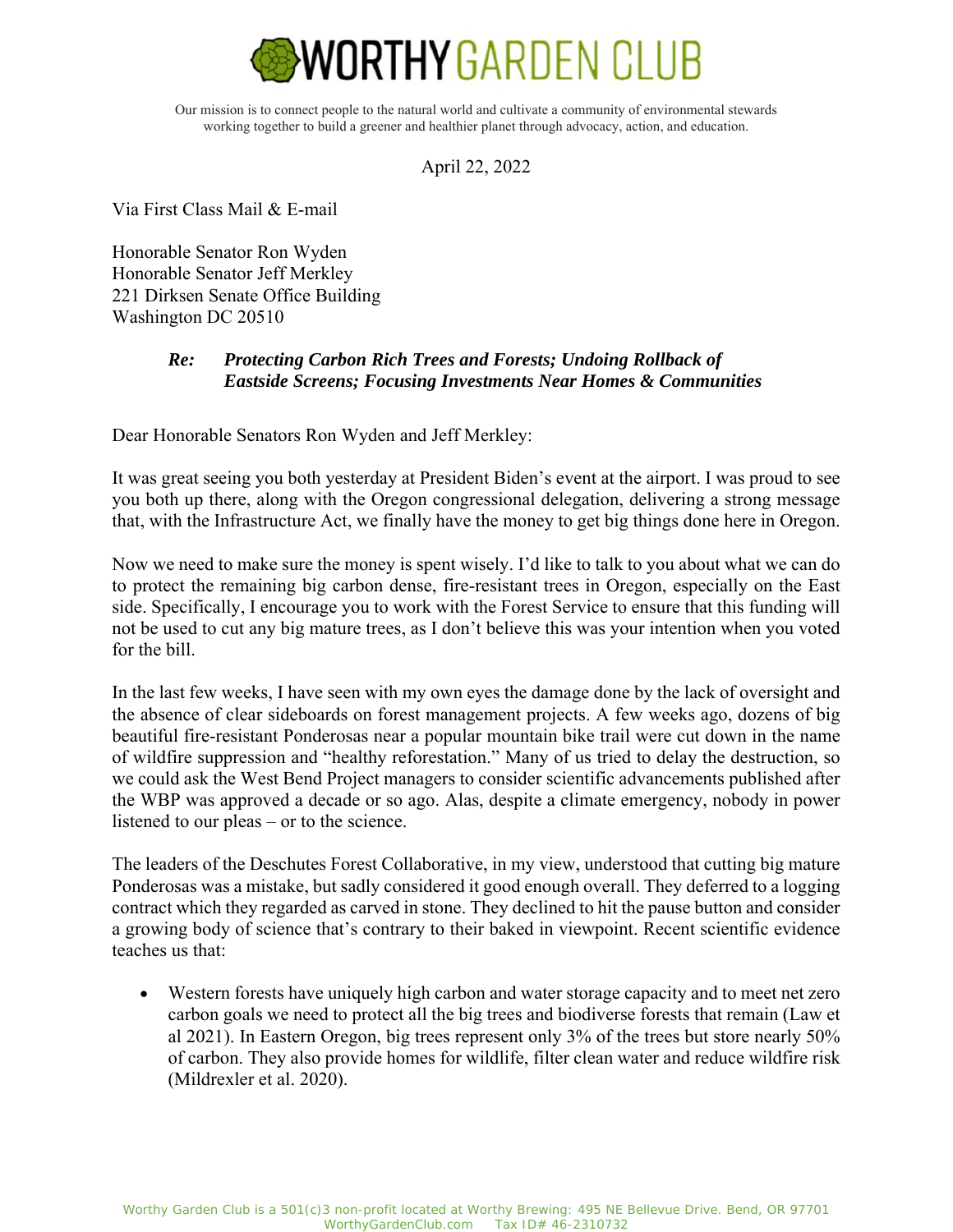Senators Ron Wyden & Jeff Merkley April 22, 2022 Page 2

- Wildfire is primarily driven by drought and wind beyond our control, not the amount of vegetation on the landscape (e.g. Bootleg, Dixie, Caldor, Marshall fires). As a result of climate change, any efforts to alter vast landscapes are misguided, will not work, and could make wildfire risk and severity worse (Downing et al 2022; Della Salla et al. 2022). Experts are telling us to work from the home out, not the forest in (Ibid). In other words, to mitigate fire risk, we should clear the areas around our homes, rather than hollowing out the mature trees miles away that serve as our continent's lungs. OSU foresters are calling for a paradigm shift in how we manage forests in view of global-warming driven droughts, loss of biodiversity, diminishing clean water and escalating soil erosion.
- Thinning releases far more carbon than fire itself, up to 5 to 10x more carbon (Status of Science on Carbon Management 2022, Mitchell, Harmon et al 2009). Field studies have shown that wildfire releases less than 2% of live tree carbon, while USFS modeled estimates of 50-85% grossly overstate the impact of wildfire (Harmon et al 2022, Campbell et al 2011). Claimed examples of success are cherry-picked from when conditions were favorable. They ignore countless examples where fires burned over and through forests previously managed by thinning, firebreaks, and fire lines. (e.g. Bootleg, Caldor, Dixie fires). Aside from the costs of such ineffectual management efforts, it cost hundreds of millions of dollars to extinguish these fires.

As you know, Donald Trump, on his way out, eliminated the Eastside Screens protection for larger, older trees that measured 21 inches DBH or greater. Numerous conservation groups and tribes were not consulted and expressed their opposition to this measure, which was widely seen as a nod and a wink to the timber industry. Jim Furnish, a former USFS Deputy Chief, wrote in opposition to the rollback (see his letter, attached). Eliminating the protections instead of strengthening them with clear and enforceable standards was precisely the wrong thing to do at the wrong time by the wrong guy. I expect to see litigation challenging the rollback soon, unless the administration takes corrective action.

President Biden is on the right track. We should be mapping carbon-rich trees. We hope that this effort, which scientists in Oregon have already been doing for some time, will lead to their protection. Yet right now there are lots of federal projects in Oregon where old trees and entire forest ecosystems are at risk. Ongoing forest thinning projects under the guise of "wildfire suppression" need to hit the pause button so forest trustees can consider their impacts on climate change, biodiversity, freshwater reserves, and recreation-driven local economies. As a starter, I'm asking you to implore the Biden administration to undo the Trump rollback of the Eastside Screens protection for large carbon-rich, fire-resistant trees and intact roadless forests.

There's lots of money from the Infrastructure Act coming to Oregon. I'm concerned about how those funds will be spent. More money, for example, is headed for the flawed WBP, a vast area which includes some of Oregon's best trails for mountain biking, which along with snow skiing and Bend's vibrant craft beer scene, is a major draw in our local tourist-driven economy. The WBP was developed nearly a decade ago and the agency seems unwilling to consider alternatives to spare big mature Ponderosas from cutting. Nor are they willing to consider the carbon costs. Or